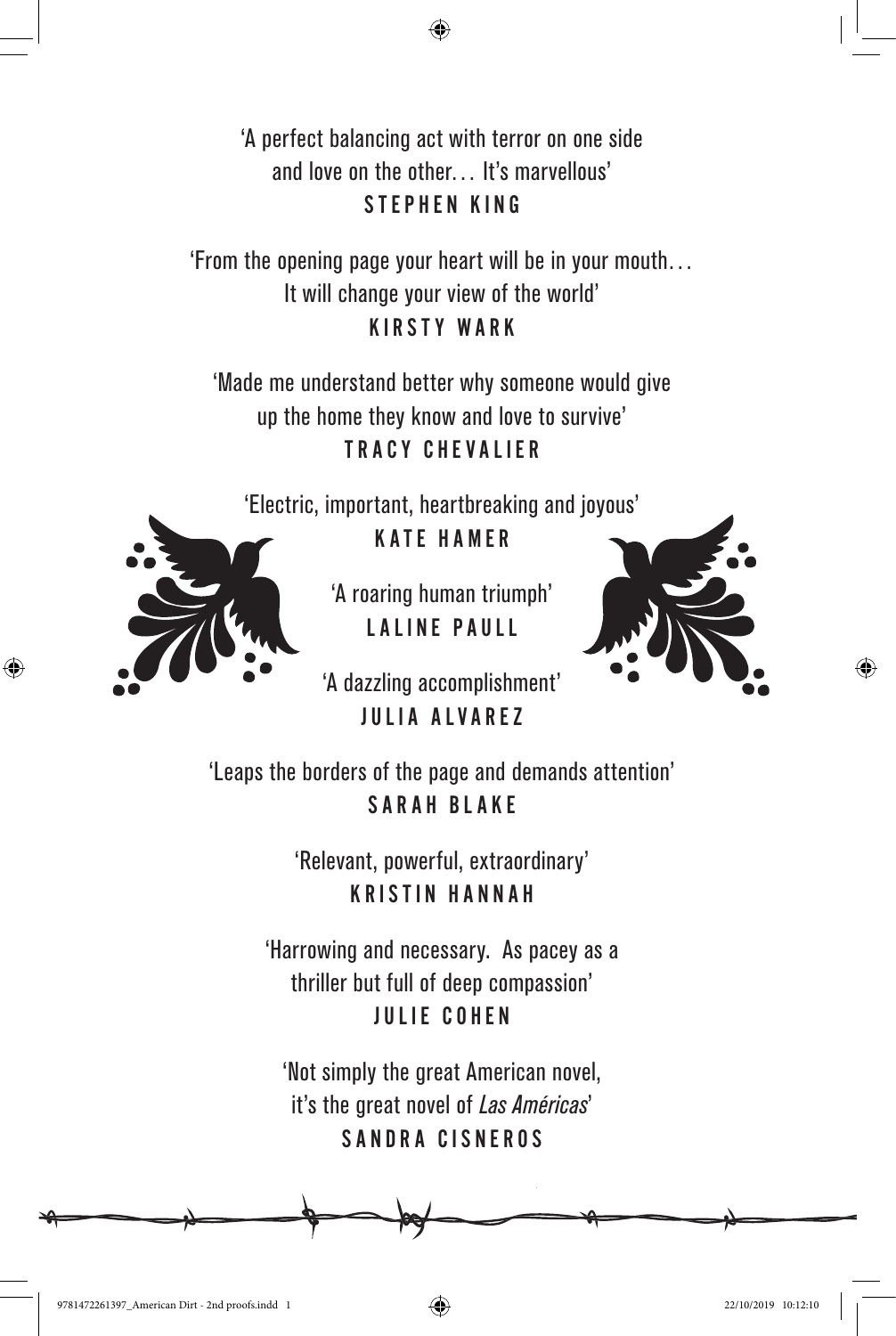# JEANINE CUMMINS AMERICAN DIRT

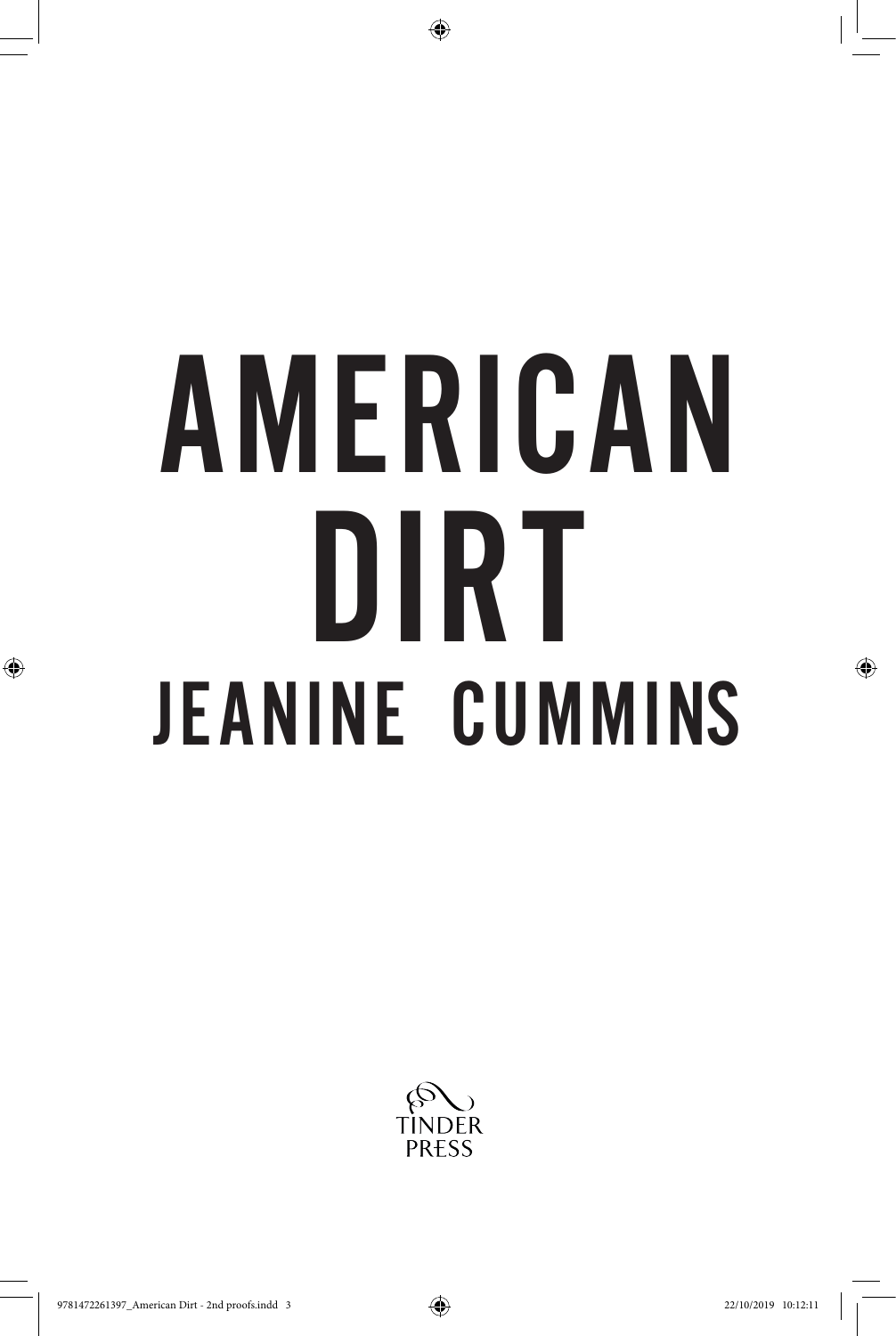Copyright © 2020 Jeanine Cummins

The right of Jeanine Cummins to be identified as the Author of the Work has been asserted by her in accordance with the Copyright, Designs and Patents Act 1988.

Excerpt from 'The Song of Despair' by Pablo Neruda, translated by W. S. Merwin, from *Twenty Love Poems and a Song of Despair* published by Penguin Classics © 1924. of Despair by Pablo Neruda, tran

> First published by Flatiron, USA First published by Flatiron, USA The right of Sam Allardyce to be identified as the Author of rirst published by riatiron, USA

### First published in Great Britain in 2020 by Tinder Press First published in 2016 An imprint of HEADLINE PUBLISHING GROUP Copyright, Designs and Patents Act 1988.  $\mathbf{I}$

1 1  $\mathbf{L}$ 

Apart from any use permitted under UK copyright law, this publication Apart from any use permitted under UK copyright law, this publication may only be reproduced, stored, or transmitted, in any form, or by any means, with prior permission in writing of the publishers or, in the case of reprographic production, in accordance with the terms of licences issued by the Copyright Licensing Agency. ny use permitted under UK copyright law, thi *the terms of neeries issued by the Copyrign* 

All characters in this publication are fictitious and any resemblance to real persons, living or dead, is purely coincidental. accordance with the terms of licences issued by the Copyright Licensing Agency. are fictitious and

Cataloguing in Publication Data is available from the British Library Cataloguing in Publication Data is available from the British Library in any form of binding or cover other than that in which it is published

> Hardback ISBN 978 1 4722 6139 7 Trade paperback ISBN 978 1 4722 6141 0 imposed on the subsequent purchaser.

Typeset in Adobe Garamond by CC Book Production Typeset in Bliss Light by CC Book Production .<br>Adobe Garamond by CC Book I

Printed and bound in Great Britain by Clays Ltd, Elcograf S.p.A.  $T$ 

Headline's policy is to use papers that are natural, renewable and recyclable Headline's policy is to use papers that are natural, renewable and products and made from wood grown in well-managed forests and other controlled sources. The logging and manufacturing processes are expected to conform to the environmental regulations of the country of origin. s policy is to use papers that are natural, renewable and and other regulations of the



HEADLINE PUBLISHING GROUP HEADLINE PUBLISHING GROUP Sphere HEADLINE PUBLISHING GROUP An Hachette UK Company An Hachette UK Company An imprint of Carmelite House 50 Victoria Embankment London London London EC4Y 0DZ An Hachette UK Company

> www.tinderpress.co.uk www.headline.co.uk www.headline.co.uk www.headline.co.uk www.hachette.co.uk www.hachette.co.uk www.neadine.co.uk<br>www.hachette.co.uk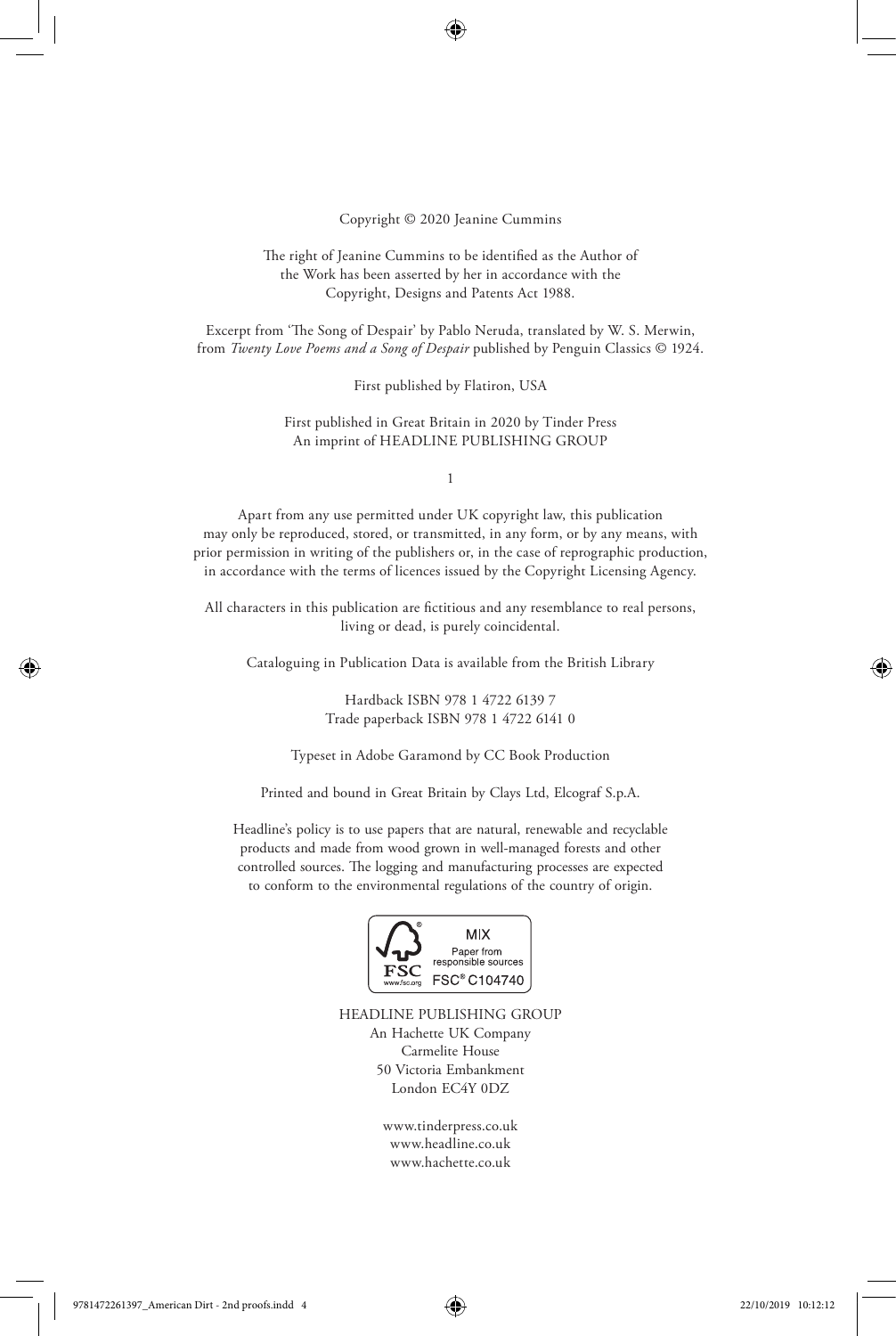# **CHAPTER ONE**

*One of the very first bullets comes in through the open*  window above the toilet where Luca is standing. He doesn't immediately understand that it's a bullet at all, and it's only luck that it doesn't strike him between the eyes. Luca hardly registers the mild noise it makes as it flies past and lodges into the tiled wall behind him. But the wash of bullets that follows is loud, booming, and thudding, *clack-clacking* with helicopter speed. There is a raft of screams, too, but that noise is short-lived, soon exterminated by the gunfire. Before Luca can zip his pants, lower the lid, climb up to look out, before he has time to verify the source of that terrible clamor, the bathroom door swings open and Mami is there.

'*Mijo, ven*,' she says, so quietly that Luca doesn't hear her.

Her hands are not gentle; she propels him toward the shower. He trips on the raised tile step and falls forward onto his hands. Mami lands on top of him and his teeth pierce his lip in the tumble. He tastes blood. One dark droplet makes a tiny circle of red against the bright green shower tile. Mami shoves Luca into the corner. There's no door on this shower, no curtain. It's only a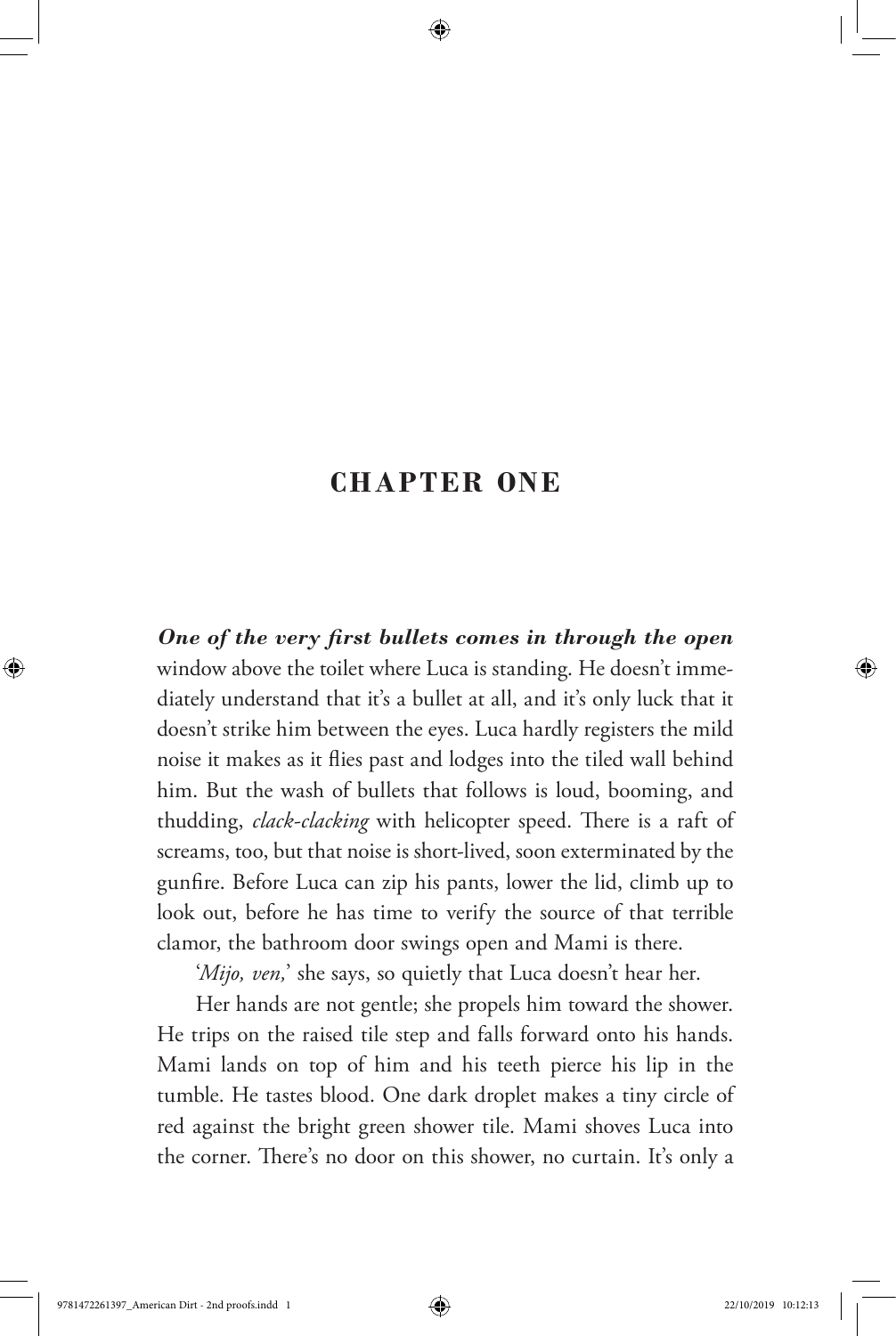### 2 JEANINE CUMMINS

corner of his *abuela*'s bathroom, with a third tiled wall built to suggest a stall. This wall is around five and a half feet high and three feet long – just large enough, with some luck, to shield Luca and his mother from sight. Luca's back is wedged, his small shoulders touching both walls. His knees are drawn up to his chin, and Mami is clinched around him like a tortoise's shell. The door of the bathroom remains open, which worries Luca, though he can't see it beyond the shield of his mother's body, behind the half barricade of his *abuela*'s shower wall. He'd like to wriggle out and tip that door lightly with his finger. He'd like to swing it shut. He doesn't know that his mother left it open on purpose. That a closed door only invites closer scrutiny.

The clatter of gunfire outside continues, joined by an odor of charcoal and burning meat. Papi is grilling carne asada out there and Luca's favorite chicken drumsticks. He likes them only a tiny bit blackened, the crispy tang of the skins. His mother pulls her head up long enough to look him in the eye. She puts her hands on both sides of his face and tries to cover his ears. Outside, the gunfire slows. It ceases and then returns in short bursts, mirroring, Luca thinks, the sporadic and wild rhythm of his heart. In between the racket, Luca can still hear the radio, a woman's voice announcing *¡La Mejor 100.1 FM Acapulco!* followed by Banda MS singing about how happy they are to be in love. Someone shoots the radio, and then there's laughter. Men's voices. Two or three, Luca can't tell. Hard bootsteps on Abuela's patio.

'Is he here?' One of the voices is just outside the window.

'Here.'

'What about the kid?'

'*Mira,* there's a boy here. This him?'

Luca's cousin Adrián. He's wearing cleats and his Hernández jersey. Adrián can juggle a *balón de fútbol* on his knees forty-seven times without dropping it.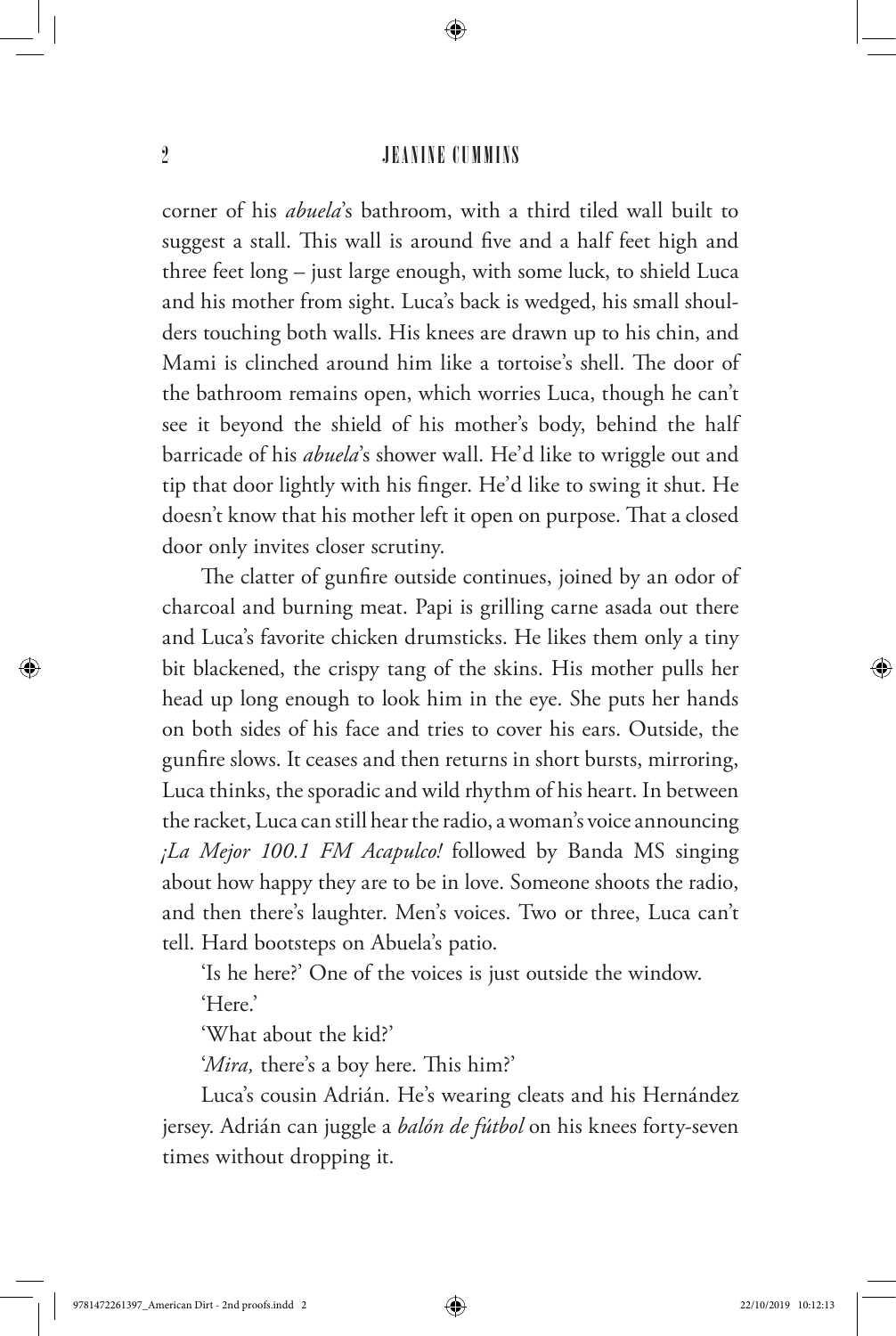## AMERICAN DIRT 3

'I don't know. Looks the right age. Take a picture.'

'Hey, chicken!' another voice says. 'Man, this looks good. You want some chicken?'

Luca's head is beneath his *mami*'s chin, her body knotted tightly around him.

'Forget the chicken, *pendejo.* Check the house.'

Luca's *mami* rocks in her squatting position, pushing Luca even harder into the tiled wall. She squeezes against him, and together they hear the squeak and bang of the back door. Footsteps in the kitchen. The intermittent rattle of bullets in the house. Mami turns her head and notices, vivid against the tile floor, the lone spot of Luca's blood, illuminated by the slant of light from the window. Luca feels her breath snag in her chest. The house is quiet now. The hallway that ends at the door of this bathroom is carpeted. Mami tugs her shirtsleeve over her hand, and Luca watches in horror as she leans away from him, toward that telltale splatter of blood. She runs her sleeve over it, leaving behind only a faint smear, and then pitches back to him just as the man in the hallway uses the butt of his AK-47 to nudge the door the rest of the way open.

There must be three of them because Luca can still hear two voices in the yard. On the other side of the shower wall, the third man unzips his pants and empties his bladder into Abuela's toilet. Luca does not breathe. Mami does not breathe. Their eyes are closed, their bodies motionless, even their adrenaline is suspended within the calcified will of their stillness. The man hiccups, flushes, washes his hands. He dries them on Abuela's good yellow towel, the one she puts out only for parties.

They don't move after the man leaves. Even after they hear the squeak and bang, once more, of the kitchen door. They stay there, fixed in their tight knot of arms and legs and knees and chins and clenched eyelids and locked fingers, even after they hear the man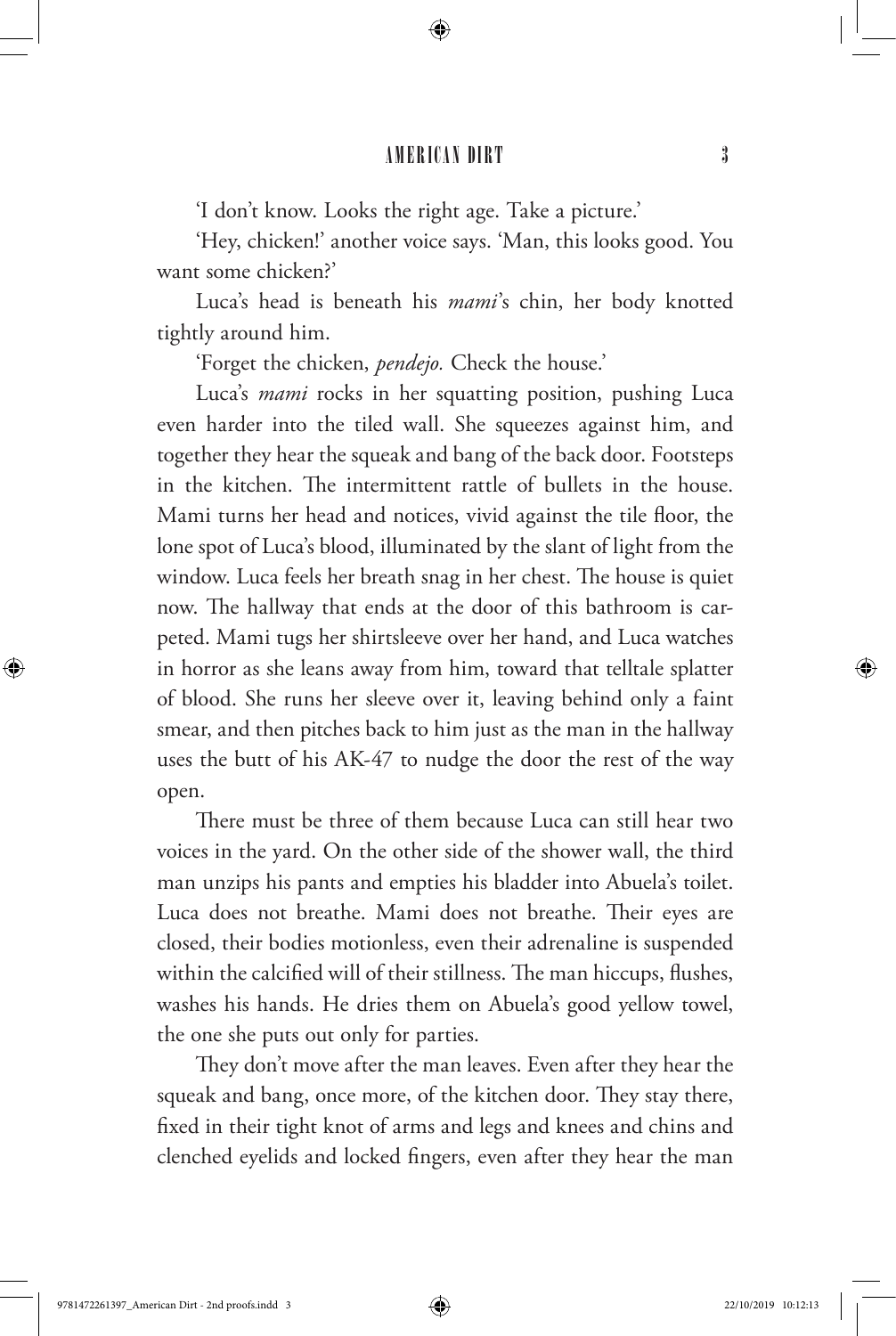### 4 JEANINE CUMMINS

join his compatriots outside, after they hear him announce that the house is clear and he's going to eat some chicken now, because there's no excuse for letting good barbecue go to waste, not when there are children starving in Africa. The man is still close enough outside the window that Luca can hear the moist, rubbery smacking sounds his mouth makes with the chicken. Luca concentrates on breathing, in and out, without sound. He tells himself that this is just a bad dream, a terrible dream, but one he's had many times before. He always awakens, heart pounding, and finds himself flooded with relief. *It was just a dream.* Because these are the modern bogeymen of urban Mexico. Because even parents who take care not to discuss the violence in front of them, to change the radio station when there's news of another shooting, to conceal the worst of their own fears, cannot prevent their children from talking to other children. On the swings, at the *fútbol* field, in the boys' bathroom at school, the gruesome stories gather and swell. These kids, rich, poor, middle-class, have all seen bodies in the streets. Casual murder. And they know from talking to one another that there's a hierarchy of danger, that some families are at greater risk than others. So although Luca never saw the least scrap of evidence of that risk from his parents, even though they demonstrated their courage impeccably before their son, he knew – he knew this day would come. But that truth does nothing to soften its arrival. It's a long, long while before Luca's mother removes the clamp of her hand from the back of his neck, before she leans back far enough for him to notice that the angle of light falling through the bathroom window has changed.

There's a blessing in the moments after terror and before confirmation. When at last he moves his body, Luca experiences a brief, lurching exhilaration at the very fact of his being alive. For a moment he enjoys the ragged passage of breath through his chest. He places his palms flat to feel the cool press of tiles beneath his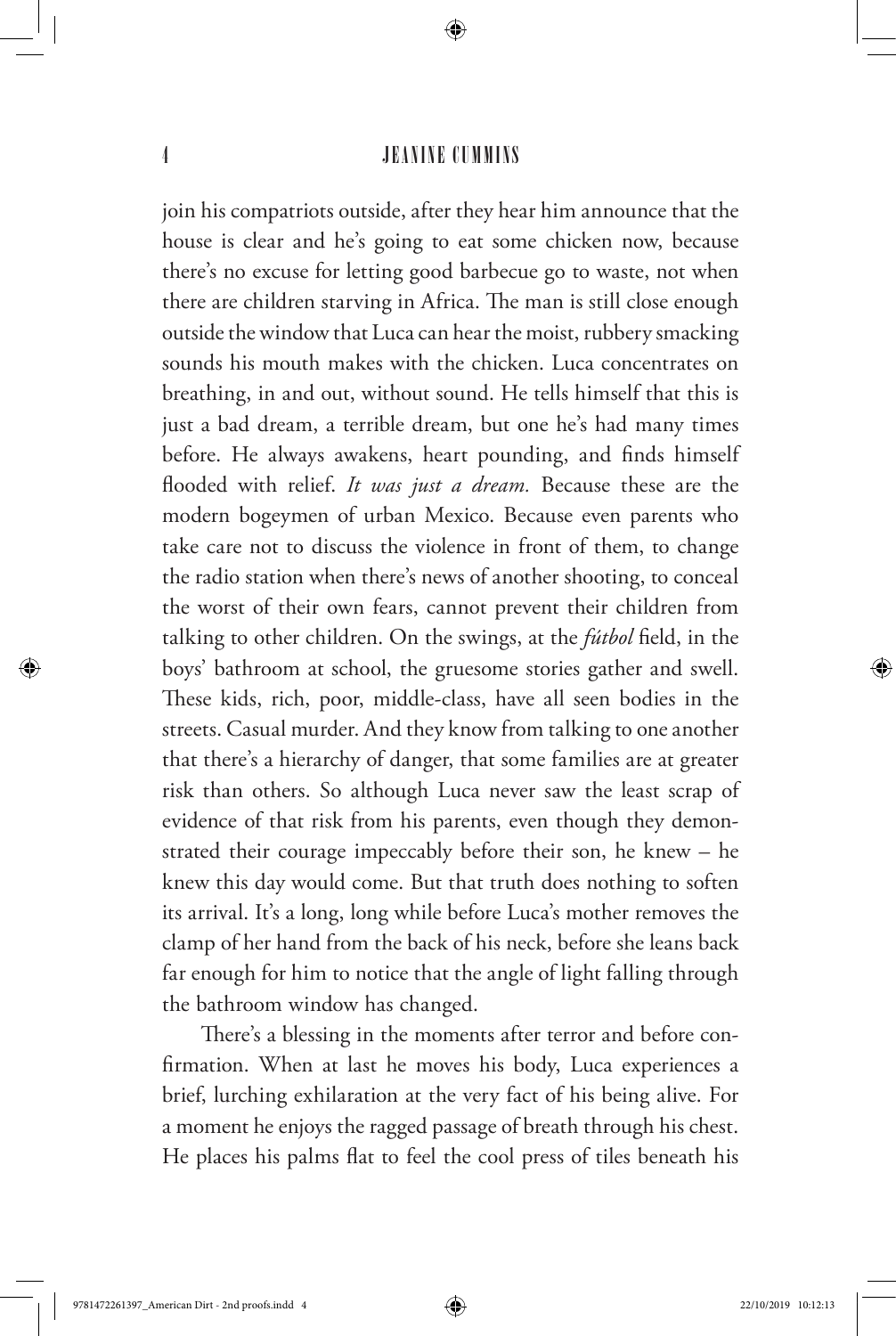## AMERICAN DIRT 5

skin. Mami collapses against the wall across from him and works her jaw in a way that reveals the dimple in her left cheek. It's weird to see her good church shoes in the shower. Luca touches the cut on his lip. The blood has dried there, but he scratches it with his teeth, and it opens again. He understands that, were this a dream, he would not taste blood.

At length, Mami stands. 'Stay here,' she instructs him in a whisper. 'Don't move until I come back for you. Don't make a sound, you understand?'

Luca lunges for her hand. 'Mami, don't go.'

'*Mijo,* I will be right back, okay? You stay here.' Mami pries Luca's fingers from her hand. 'Don't move,' she says again. 'Good boy.'

Luca finds it easy to obey his mother's directive, not so much because he's an obedient child, but because he doesn't want to see. His whole family out there, in Abuela's backyard. Today is Saturday, April 7, his cousin Yénifer's *quinceañera,* her fifteenth birthday party. She's wearing a long white dress. Her father and mother are there, Tío Alex and Tía Yemi, and Yénifer's younger brother, Adrián, who, because he already turned nine, likes to say he's a year older than Luca, even though they're really only four months apart.

Before Luca had to pee, he and Adrián had been kicking the *balón* around with their other *primos*. The mothers had been sitting around the table at the patio, their iced *palomas* sweating on their napkins. The last time they were all together at Abuela's house, Yénifer had accidentally walked in on Luca in the bathroom, and Luca was so mortified that today he made Mami come with him and stand guard outside the door. Abuela didn't like it; she told Mami she was coddling him, that a boy his age should be able to go to the bathroom by himself, but Luca is an only child, so he gets away with things other kids don't.

In any case, Luca is alone in the bathroom now, and he tries